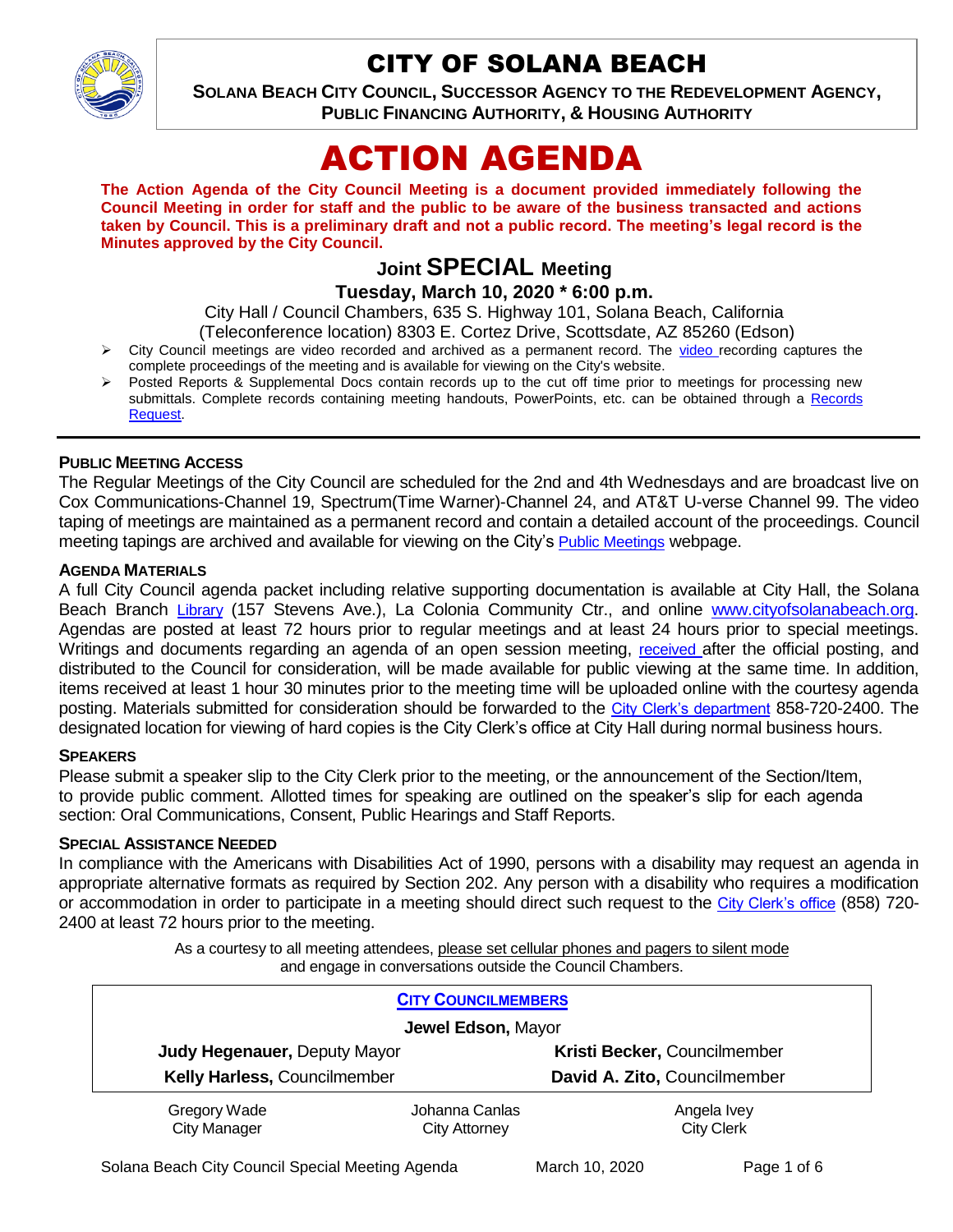#### SPEAKERS:

Please submit your speaker slip to the City Clerk prior to the meeting or the announcement of the Item. Allotted times for speaking are outlined on the speaker's slip for Oral Communications, Consent, Public Hearings and Staff Reports.

#### READING OF ORDINANCES AND RESOLUTIONS:

Pursuant to [Solana Beach Municipal Code](mailto:https://www.codepublishing.com/CA/SolanaBeach/) Section 2.04.460, at the time of introduction or adoption of an ordinance or adoption of a resolution, the same shall not be read in full unless after the reading of the title, further reading is requested by a member of the Council. If any Councilmember so requests, the ordinance or resolution shall be read in full. In the absence of such a request, this section shall constitute a waiver by the council of such reading.

# **CALL TO ORDER AND ROLL CALL:**

# **CLOSED SESSION REPORT:**

### **FLAG SALUTE:**

#### **APPROVAL OF AGENDA: COUNCIL ACTION: Approved 5/0**

#### **ORAL COMMUNICATIONS:**

This portion of the agenda provides an opportunity for members of the public to address the City Council on items relating to City business and not appearing on today's agenda by submitting a speaker slip (located on the back table) to the City Clerk. Comments relating to items on this evening's agenda are taken at the time the items are heard. Pursuant to the Brown Act, no action shall be taken by the City Council on public comment items. Council may refer items to the City Manager for placement on a future agenda. The maximum time allotted for each presentation is THREE MINUTES (SBMC 2.04.190). Please be aware of the timer light on the Council Dais.

#### **COUNCIL COMMUNITY ANNOUNCEMENTS / COMMENTARY:**

*An opportunity for City Council to make brief announcements or report on their activities. These items are not agendized for official City business with no action or substantive discussion.* 

#### **A. CONSENT CALENDAR:** (Action Items) (A.1. - A.5.)

Items listed on the Consent Calendar are to be acted in a single action of the City Council unless pulled for discussion. Any member of the public may address the City Council on an item of concern by submitting to the City Clerk a speaker slip (located on the back table) before the Consent Calendar is addressed. Those items removed from the Consent Calendar by a member of the Council will be trailed to the end of the agenda, while Consent Calendar items removed by the public will be discussed immediately after approval of the Consent Calendar.

#### **A.1. Minutes of the City Council.**

#### Recommendation: That the City Council

1. Approve the Minutes of the City Council Meetings held February 12, 2020.

Approved Minutes http://www.ci.solana-beach.ca.us/index.asp?SEC=F0F1200D-21C6-4A88-8AE1-0BC07C1A81A7&Tvpe=B\_BASIC **COUNCIL ACTION: Approved 5/0**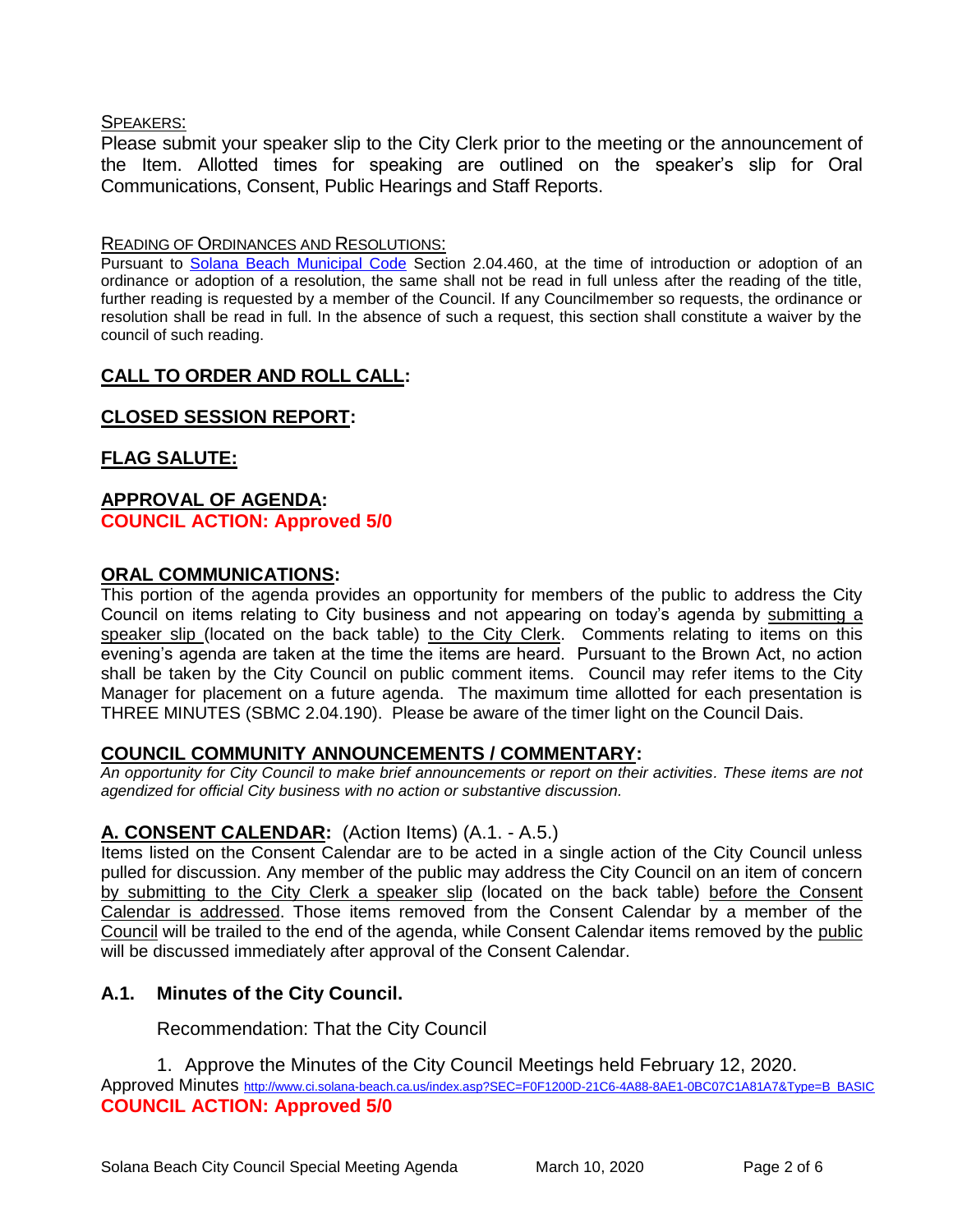#### **A.2. Register Of Demands.** (File 0300-30)

Recommendation: That the City Council

1. Ratify the list of demands for February 08, 2020 – February 21, 2020.

#### [Item A.2. Report \(click here\)](https://solanabeach.govoffice3.com/vertical/Sites/%7B840804C2-F869-4904-9AE3-720581350CE7%7D/uploads/Item_A.2._(click_here)_03.10.20-O.pdf)

*Posted Reports & Supplemental Docs contain records up to the cut off time, prior to the start of the meeting, for processing new submittals. The final official record containing handouts, PowerPoints, etc. can be obtained through a Records Request to the City Clerk's Office.* **COUNCIL ACTION: Approved 5/0**

#### **A.3 General Fund Adopted Budget for Fiscal Year 2019-2020 Changes.** (File 0330-30)

Recommendation: That the City Council

1. Receive the report listing changes made to the Fiscal Year 2019-2020 General Fund Adopted Budget.

#### [Item A.3. Report \(click here\)](https://solanabeach.govoffice3.com/vertical/Sites/%7B840804C2-F869-4904-9AE3-720581350CE7%7D/uploads/Item_A.3._(click_here)_03.10.20-O.pdf)

*Posted Reports & Supplemental Docs contain records up to the cut off time, prior to the start of the meeting, for processing new submittals. The final official record containing handouts, PowerPoints, etc. can be obtained through a Records Request to the City Clerk's Office.* **COUNCIL ACTION: Approved 5/0**

#### **A.4. Citywide Landscape Maintenance Services.** (File 0750-25)

Recommendation: That the City Council

- 1. Adopt **Resolution 2020-028**:
	- a. Authorizing the City Manager to execute an amendment to the Professional Services Agreement with Nissho of California, Inc., in an amount not to exceed \$355,031, for Citywide Landscape Maintenance Services for Fiscal Year 2019/20.
	- b. Authorizing the City Manager to execute amendments to the Professional Services Agreement with Nissho of California, Inc., in an amount not to exceed \$347,411, for Citywide Landscape Maintenance Services for Fiscal Years 2020/21, 2021/22 and 2022/23.

[Item A.4. Report \(click here\)](https://solanabeach.govoffice3.com/vertical/Sites/%7B840804C2-F869-4904-9AE3-720581350CE7%7D/uploads/Item_A.4.(click_here)_03.10.20-O.pdf) 

Posted Reports & Supplemental Docs contain records up to the cut off time, prior to the start of the meeting, for processing new submittals. *The final official record containing handouts, PowerPoints, etc. can be obtained through a Records Request to the City Clerk's Office.* **COUNCIL ACTION: Approved 5/0**

#### **A.5. Emergency Vehicle Services.** (File 0260-40)

Recommendation: That the City Council

#### 1. Adopt **Resolution 2020-019**:

- a. Awarding North County Emergency Vehicle Services an increased contract amount not to exceed of \$90,000 for FY 2019/20.
- b. Authorizing the City Manager to amend the agreement with North County emergency Vehicle Services.

#### [Item A.5. Report \(click here\)](https://solanabeach.govoffice3.com/vertical/Sites/%7B840804C2-F869-4904-9AE3-720581350CE7%7D/uploads/Item_A.5.(click_here)_03.10.20-O.pdf)

*Posted Reports & Supplemental Docs contain records up to the cut off time, prior to the start of the meeting, for processing new submittals. The final official record containing handouts, PowerPoints, etc. can be obtained through a Records Request to the City Clerk's Office.* **COUNCIL ACTION: Approved 5/0**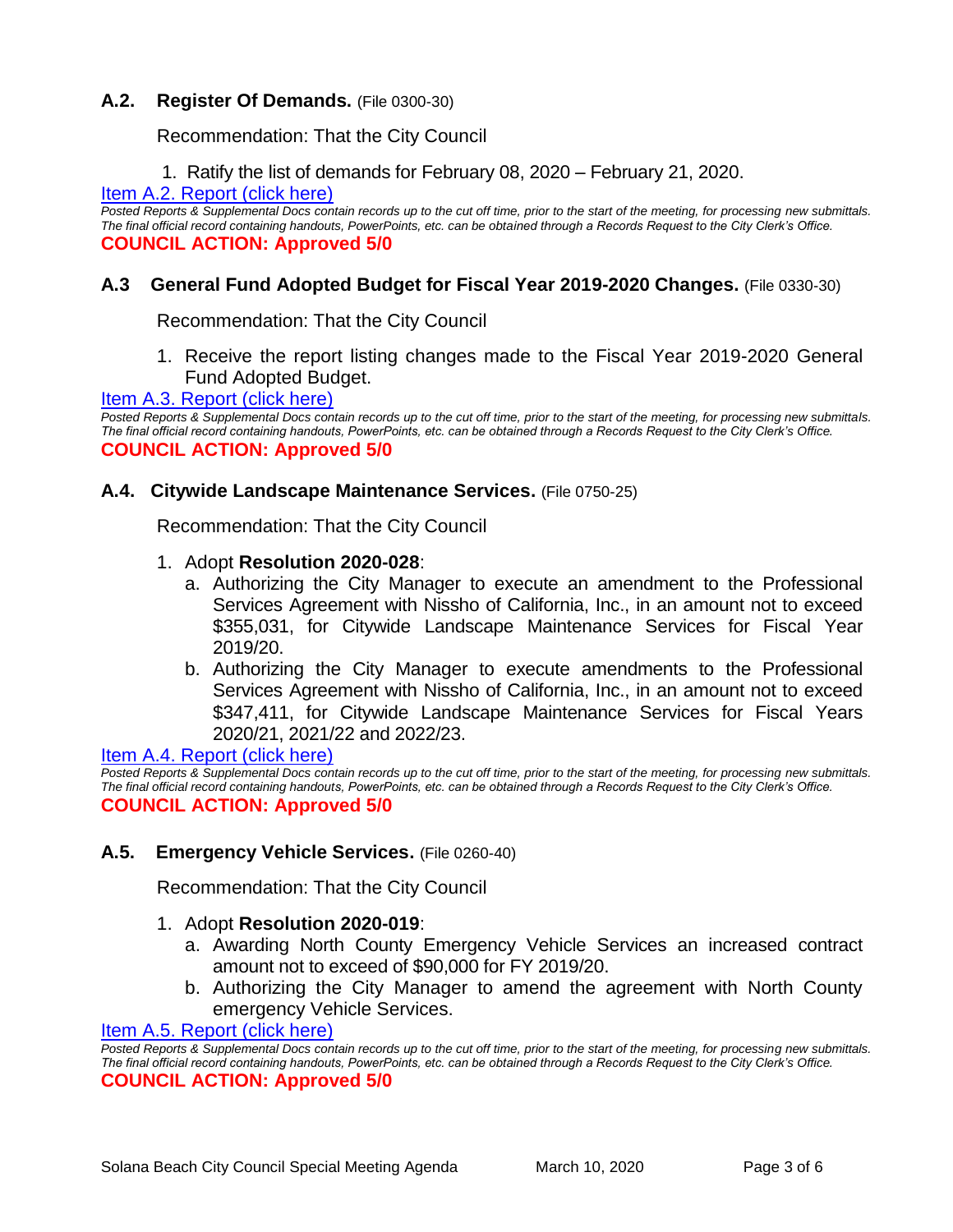#### **C. STAFF REPORT**: (C.3.) *Submit speaker slips to the City Clerk.*

#### **C.3. Prohibit the Sale of Unregulated Firearm Parts, Components and/or Gun Build Kits at the Del Mar Fairgrounds.** (File 0150-85)

Recommendation: That the City Council

1. Consider the adoption of **Resolution 2020-032** Requesting the 22nd District Agricultural Association to Prohibit the Sale of Unregulated Firearm Parts, Components and/or Gun Build Kits at the Del Mar Fairgrounds..

#### [Item C.3. Report \(click here\)](https://solanabeach.govoffice3.com/vertical/Sites/%7B840804C2-F869-4904-9AE3-720581350CE7%7D/uploads/Item_C.3.(click_here)_03.10.20-O.pdf)

*Posted Reports & Supplemental Docs contain records up to the cut off time, prior to the start of the meeting, for processing new submittals. The final official record containing handouts, PowerPoints, etc. can be obtained through a Records Request to the City Clerk's Office.* **COUNCIL ACTION: Approved 5/0.** 

#### **B. PUBLIC HEARINGS:** (B.1.)

This portion of the agenda provides citizens an opportunity to express their views on a specific issue as required by law after proper noticing by submitting a speaker slip (located on the back table) to the City Clerk. After considering all of the evidence, including written materials and oral testimony, the City Council must make a decision supported by findings and the findings must be supported by substantial evidence in the record. An applicant or designee(s) for a private development/business project, for which the public hearing is being held, is allotted a total of fifteen minutes to speak, as per SBMC 2.04.210. A portion of the fifteen minutes may be saved to respond to those who speak in opposition. All other speakers have three minutes each. Please be aware of the timer light on the Council Dais.

#### **B.1. Public Hearing: 1036 Solana Drive, Applicant: Unitarian Universalist Fellowship of San Dieguito, Case: 17-16-18** (File 0600-40)

The proposed project meets the minimum objective requirements under the SBMC, could be found to be consistent with the General Plan and could be found, as conditioned, to meet the discretionary findings required as discussed in this report to approve a CUP Modification, DRP, VAR and SDP. Therefore, Staff recommends that the City Council:

- 1. Conduct the Public Hearing: Open the Public Hearing, Report Council Disclosures, Receive Public Testimony, and Close the Public Hearing.
- 2. Adopt the IS/MND in accordance with CEQA.
- 3. If the City Council makes the requisite findings and approves the project, adopt **Resolution 2020-029** conditionally approving a CUP Mod, DRP, VAR, and SDP to construct improvements to an existing religious facility/campus located at 1036 Solana Drive, Solana Beach.

[Item B.1. Report \(click here\)](https://solanabeach.govoffice3.com/vertical/Sites/%7B840804C2-F869-4904-9AE3-720581350CE7%7D/uploads/Item_B.1._(click_here)_03.10.20.PDF)

[Attachment 1](https://solanabeach.govoffice3.com/vertical/Sites/%7B840804C2-F869-4904-9AE3-720581350CE7%7D/uploads/Item_B.1._ATTCH_1_-_Reso2020-029_-O.pdf) [Attachment 2](https://solanabeach.govoffice3.com/vertical/Sites/%7B840804C2-F869-4904-9AE3-720581350CE7%7D/uploads/Attachment_2_17-18-16_(UUFSD)_Final_Project_Plans_03.04.2020.pdf) [Attachment 3](https://solanabeach.govoffice3.com/vertical/Sites/%7B840804C2-F869-4904-9AE3-720581350CE7%7D/uploads/Item_B.1._ATTCH_3_Variance_-O_.pdf) [Attachment 4](https://solanabeach.govoffice3.com/vertical/Sites/%7B840804C2-F869-4904-9AE3-720581350CE7%7D/uploads/Item_B.1._ATTCH_4_ISMND_-O.pdf) [Attachment 5](https://solanabeach.govoffice3.com/vertical/Sites/%7B840804C2-F869-4904-9AE3-720581350CE7%7D/uploads/Item_B.1._ATTCH_5_ISMND_Appendices_-O.pdf) [Attachment 6](https://solanabeach.govoffice3.com/vertical/Sites/%7B840804C2-F869-4904-9AE3-720581350CE7%7D/uploads/Item_B.1._ATTCH_6_-_NOI_-O.pdf) *Posted Reports & Supplemental Docs contain records up to the cut off time, prior to the start of the meeting, for processing new submittals. The final official record containing handouts, PowerPoints, etc. can be obtained through a Records Request to the City Clerk's Office.* **COUNCIL ACTION: Approved 5/0 to close the public hearing. COUNCIL ACTION: Approved 5/0**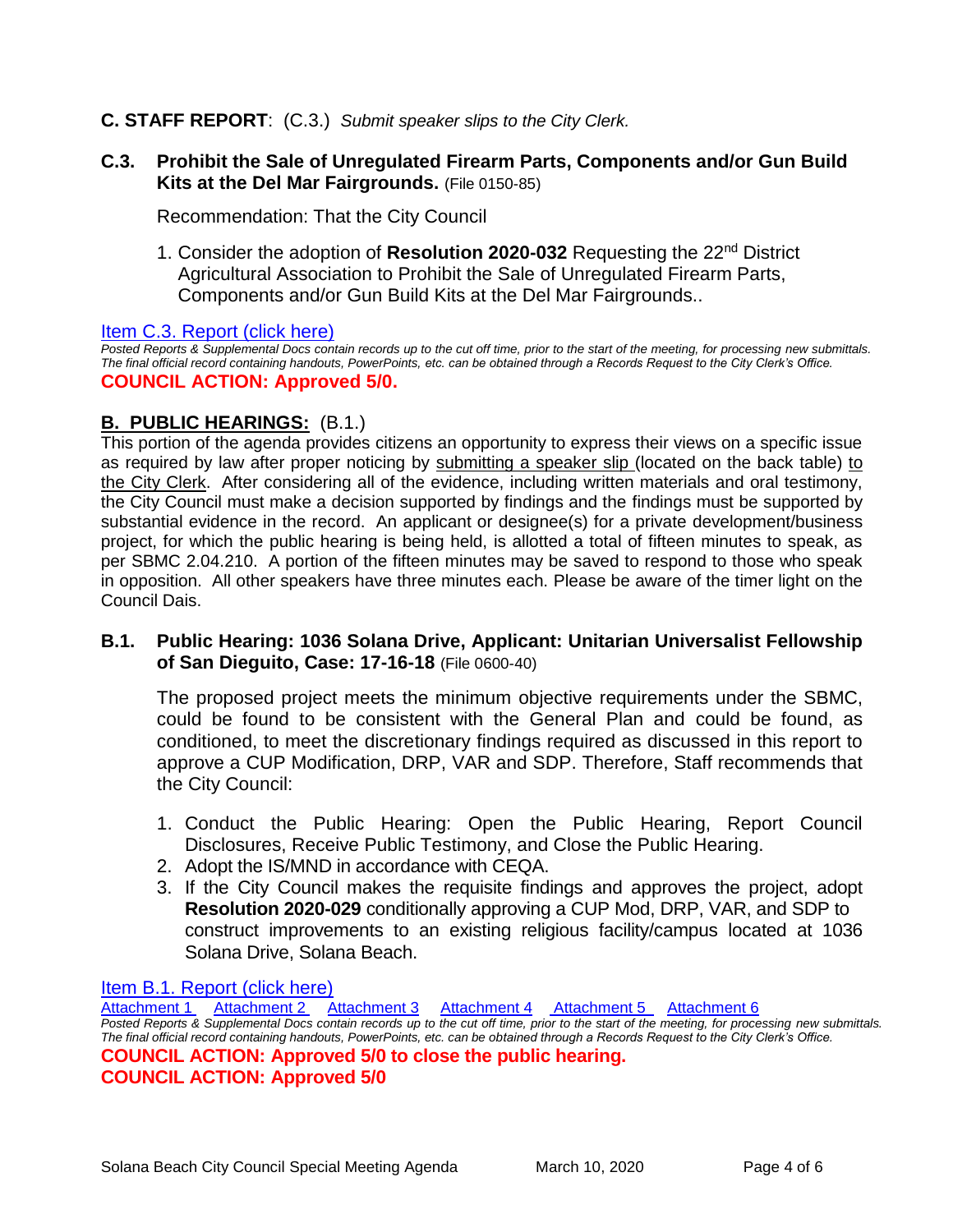# **C. STAFF REPORTS**: (C.1. – C.2.) *Submit speaker slips to the City Clerk.*

#### **C.1. Santa Helena Neighborhood Trail Project Update.** (File 0820-46)

Recommendation: That the City Council

1. Receive the report and provide input and direction on the Santa Helena Neighborhood Trail Project.

[Item C.1. Report \(click here\)](https://solanabeach.govoffice3.com/vertical/Sites/%7B840804C2-F869-4904-9AE3-720581350CE7%7D/uploads/Item_C.1._(click_here)_03.10.20-O.pdf) 

[Item C.1. Supplemental Docs \(Updated 3-5-20\)](https://solanabeach.govoffice3.com/vertical/Sites/%7B840804C2-F869-4904-9AE3-720581350CE7%7D/uploads/Item_C.1._Supplemental_Docs_(upd._3-5)_-_O.pdf)

*Posted Reports & Supplemental Docs contain records up to the cut off time, prior to the start of the meeting, for processing new submittals. The final official record containing handouts, PowerPoints, etc. can be obtained through a Records Request to the City Clerk's Office.* **Discussion** 

#### **C.2. Green Vehicle Purchasing.** (File 0370-26)

Recommendation: That the City Council

1. Adopt **Resolution 2020-031** prioritizing the purchase of alternative fuel vehicles that adhere to California fuel-efficiency standards.

[Item C.2. Report \(click here\)](https://solanabeach.govoffice3.com/vertical/Sites/%7B840804C2-F869-4904-9AE3-720581350CE7%7D/uploads/Item_C.2.(click_here)_03.10.20-O.pdf) 

[Item C.2. Supplemental Docs \(Updated 3-10 at 4:30pm\)](https://solanabeach.govoffice3.com/vertical/Sites/%7B840804C2-F869-4904-9AE3-720581350CE7%7D/uploads/C.2._Supplemental_Docs_(Updated_3-10_at_430pm).pdf)

*Posted Reports & Supplemental Docs contain records up to the cut off time, prior to the start of the meeting, for processing new submittals. The final official record containing handouts, PowerPoints, etc. can be obtained through a Records Request to the City Clerk's Office.* **COUNCIL ACTION: Approved 5/0 with modifications.** 

#### **WORK PLAN COMMENTS:**

*Adopted June 12, 2019*

#### **COMPENSATION & REIMBURSEMENT DISCLOSURE:**

GC: Article 2.3. Compensation: 53232.3. (a) Reimbursable expenses shall include, but not be limited to, meals, lodging, and travel. 53232.3 (d) Members of a legislative body shall provide brief reports on meetings attended at the expense of the local agency "*City*" at the next regular meeting of the legislative body.

#### **COUNCIL COMMITTEE REPORTS:** [Council Committees](https://www.ci.solana-beach.ca.us/index.asp?SEC=584E1192-3850-46EA-B977-088AC3E81E0D&Type=B_BASIC)

#### **REGIONAL COMMITTEES: (outside agencies, appointed by this Council)**

a. City Selection Committee (meets twice a year) Primary-Edson, Alternate-Zito

- b. County Service Area 17: Primary- Harless, Alternate-Edson
- c. Escondido Creek Watershed Authority: Becker /Staff (no alternate).
- d. League of Ca. Cities' San Diego County Executive Committee: Primary-Becker, Alternate-Harless and any subcommittees.
- e. League of Ca. Cities' Local Legislative Committee: Primary-Harless, Alternate-Becker
- f. League of Ca. Cities' Coastal Cities Issues Group (CCIG): Primary-Becker, Alternate-Harless
- g. North County Dispatch JPA: Primary-Harless, Alternate-Becker
- h. North County Transit District: Primary-Edson, Alternate-Becker
- i. Regional Solid Waste Association (RSWA): Primary-Hegenauer, Alternate-Becker
- j. SANDAG: Primary-Zito, 1<sup>st</sup> Alternate-Edson, 2<sup>nd</sup> Alternate-Becker, and any subcommittees.